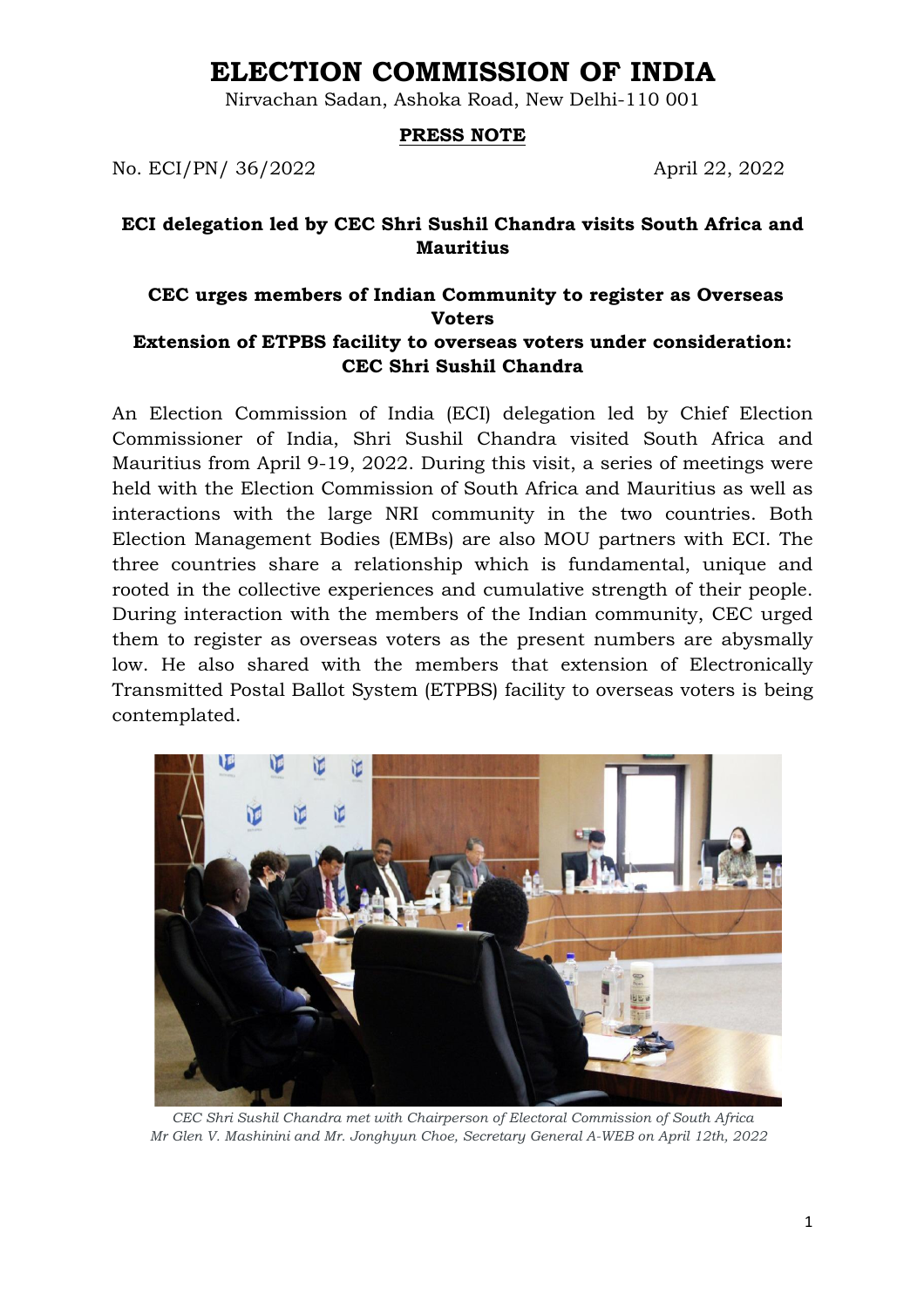

A major highlight of the visit was the rare occasion of a tripartite meeting between ECI, Mr. Glen Mashinini, Chairperson, Electoral Commission of South Africa and Mr. Jonghyun Choe, Secretary General, Association of World Election Bodies (AWEB) held at Pretoria on 12th April 2022. India is currently the Chair of AWEB, the largest conglomeration of 118 EMBs of the world and South Africa is the Vice Chair.

As AWEB completes ten years of its foundation and steps into a new decade, the meeting was positioned at the right juncture wherein it was time to reflect on the way forward for AWEB as an organization. AWEB provides a unique platform for exchange of knowledge and information between its members. During the meeting, it was acknowledged that this umbrella organization had EMBs with a lot of experience and expertise which could assist and advise those EMBs who were looking for further development and upgradation of their systems. It was felt that the focus must now be on increasing membership and enhancing the sense of belonging of the members. More avenues must be explored so that the members can interact and meet more often.

During the meeting, CEC Shri Sushil Chandra expressed profound appreciation for the Chairperson of the Electoral Commission of South Africa for organizing this meeting. He said that South Africa has made big strides in democracy and would be hosting the next General Assembly of AWEB in October 2022. India has a very intense and active association with AWEB. Both India and South Africa are the founding members of this organization. He stated that coming to the land which made Mahatma out of Gandhiji and the land of Nelson Mandela was a veritable pilgrimage for him.

Shri Chandra recapitulated the numerous activities and initiatives taken by ECI for strengthening cooperation among AWEB members by way of organizing webinars, International Election Visitor Programme events and also coming out with several international publications. Thereafter, he shared India's experience of conducting 11 state assembly elections and various by-elections during the unprecedented time of COVID-19 pandemic and the new protocols devised by ECI for conducting safe elections from the perspective of voters, polling personnel and polling stations.

While highlighting the need for AWEB to reinvent itself, CEC Shri Chandra stressed on three areas for further strengthening of this institution. First,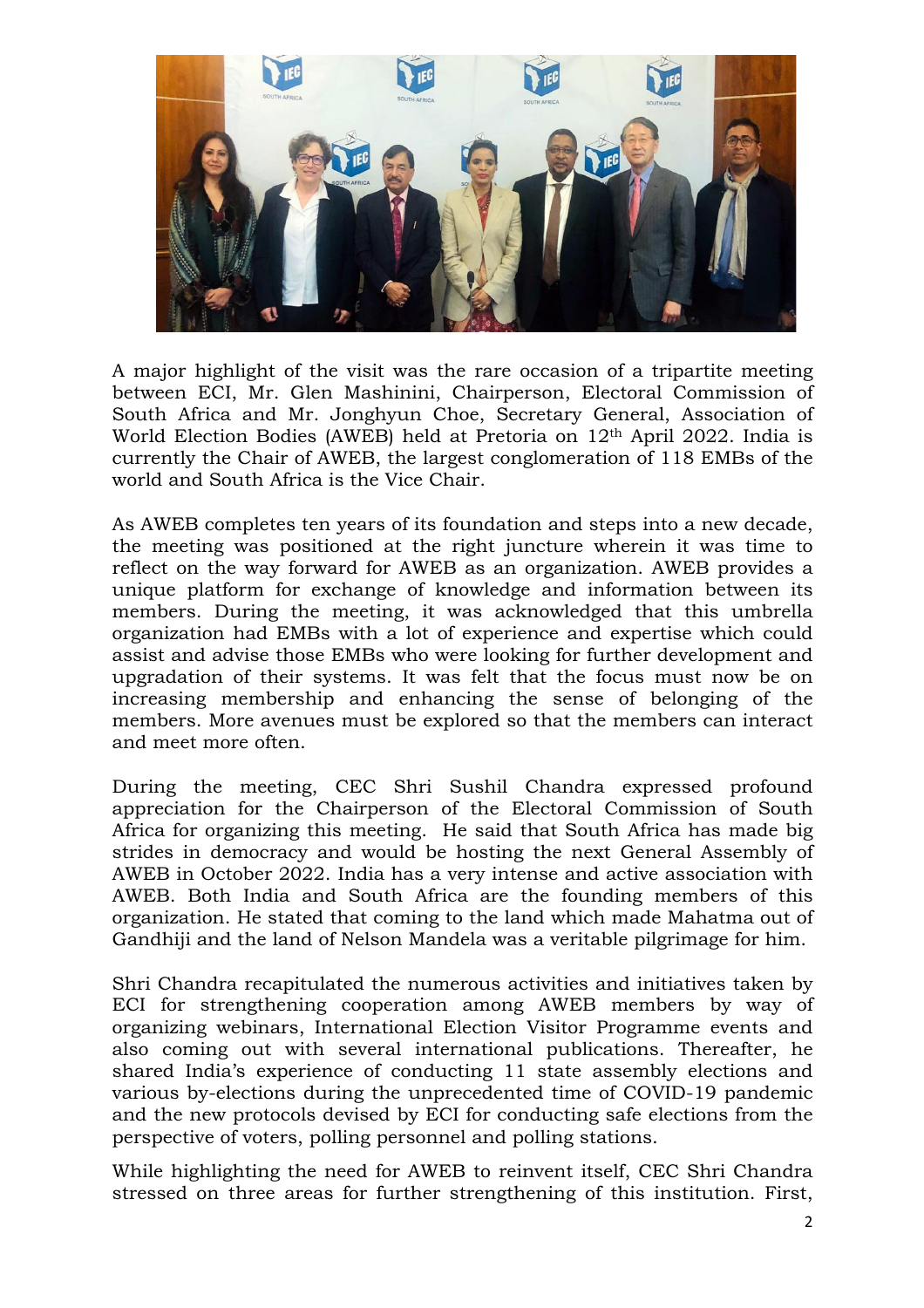AWEB must endeavour to come out with standard protocols for various aspects of election management which will be known as AWEB global standards and will help EMBs to work towards achieving these goals. Two, increasing the interaction between members through regional thematic summits, celebrating significant dates in the AWEB calendar like its foundation day on the pattern of India's National Voters' Day and developing an annual activities calendar for AWEB. Three, intensifying sharing of best practices, training and capacity building. He offered that ECI would be happy to organize more training programs including customized programmes for AWEB members at India International Institute of Democracy and Election Management (IIIDEM).

During his visit, CEC also paid homage to Mahatma Gandhiji on 15th April 2022 at the Constitution Hill, a former prison complex now converted into a museum, in Johannesburg. He also visited the Gandhi-Mandela Exhibition Centre at the Constitution Hill.



 *Chief Election Commissioner Shri Sushil Chandra during his visit to South Africa paid homage to Mahatma Gandhiji at the Constitution Hill*



*CEC at the Gandhi-Mandela exhibition centre at the Constitution Hill on April 15, 2022*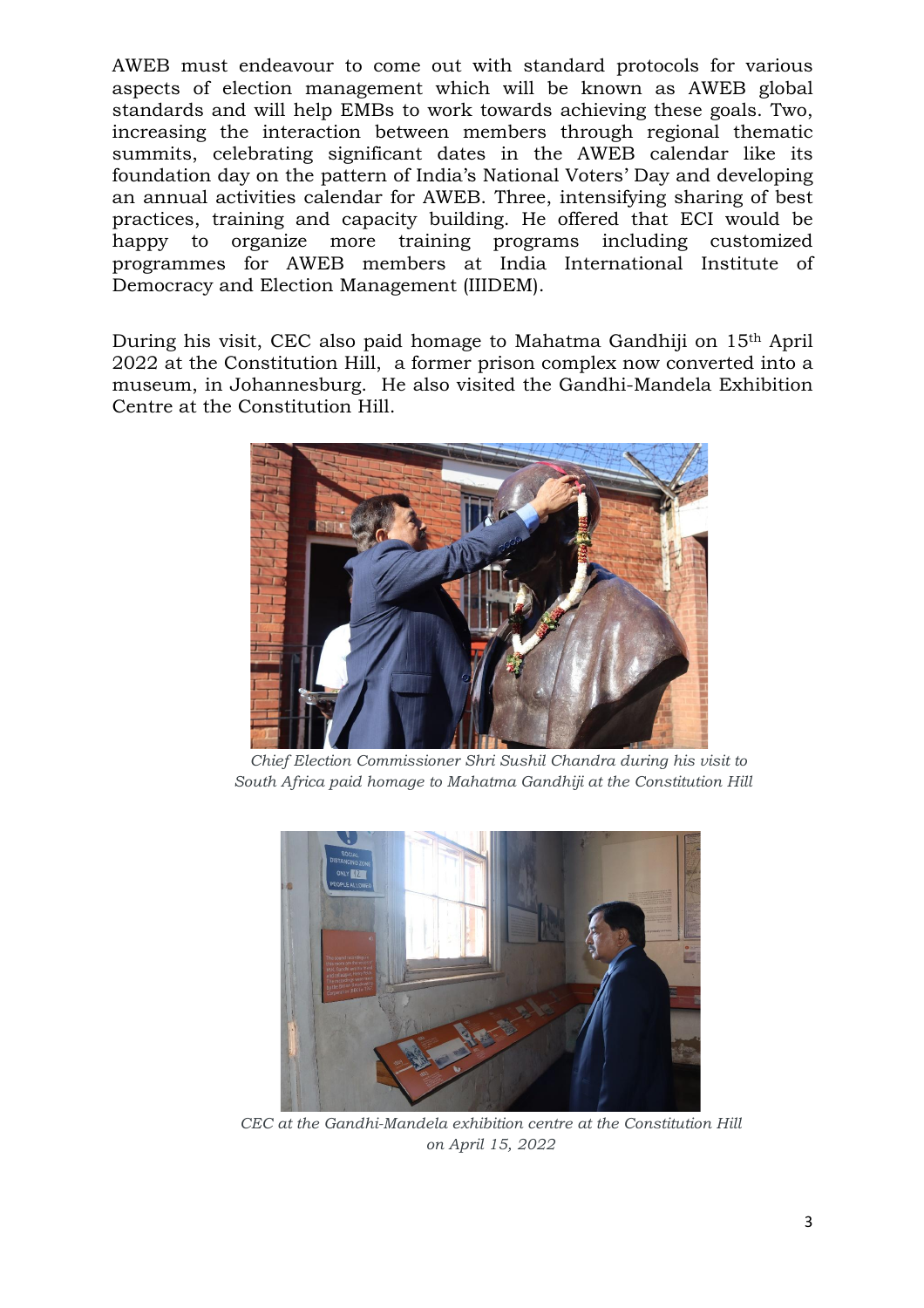CEC met with Mr. Mohd. Irfan Abdool Rahman, Electoral Commissioner of Mauritius at Port Louis on 18th April 2022. During this meeting, he stated that the two countries shared a filial bond of brotherhood, ancestry, kinship and affection. The two EMBs are not only closely connected through the formal relationship of MoU but also by a close relationship of understanding of each others' systems, support and drawing strength from each other. CEC gave a snapshot of recent elections held in India and stated that the two Commissions would continue sharing best practices, skills and experiences for mutual benefit.



*CEC meeting with Mr. Mohd. Irfan Abdool Rahman, Electoral Commissioner of Mauritius at Port Louis on 18th April 2022*

# **Meeting with NRIs**

During the visit to the two countries, a briefing cum interaction was organized with the NRI community at Cape Town on 10th April; Johannesburg on 12th April and at Port Louis on 18th April 2022. CEC Shri Sushil Chandra shared the Indian experience of conducting elections with the members of the diaspora. He said that India, being the largest democracy, conducts elections for more than 950 million voters across more than a million polling stations. Over the past few years, Indian elections have made steady progress towards making elections inclusive and accessible which has led to greater participation of women, persons with disabilities and senior citizens in Indian elections. He added that this remarkable achievement of conducting free, fair and participative elections in a country as diverse as India - linguistically, geographically comes as result of robust election management practices which include use of technology for enhancing participation of voters through applications like cVIGIL, voter education through SVEEP, use of EVM-VVPAT, all women managed polling booths, single unified electoral roll on a single digital platform, deployment of central observers and very robust expenditure monitoring mechanisms.